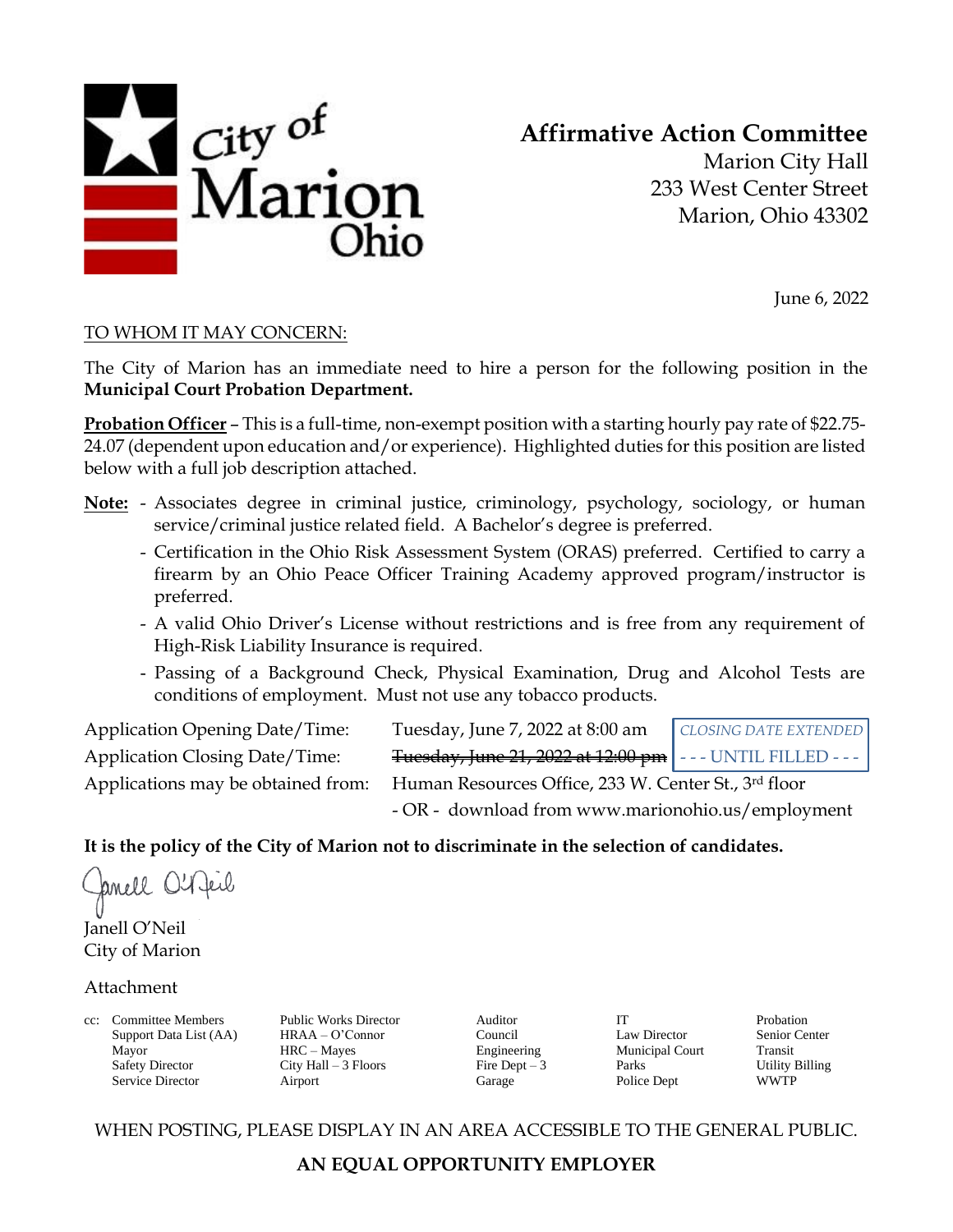#### **CITY OF MARION, OHIO JOB DESCRIPTION**

| Job Title:          | <b>PROBATION OFFICER</b>       |
|---------------------|--------------------------------|
| Department:         | <b>MUNICIPAL COURT</b>         |
| Reports To:         | <b>CHIEF PROBATION OFFICER</b> |
| <b>FLSA Status:</b> | Non-Exempt                     |
|                     |                                |

**SUMMARY:** The duties of this position are performed in accordance with regulations prescribed by State, County and City Statutes. The position involves responsibility for persons supervised under probation for the municipal court. Supervision is received from the presiding judge, court clerk and bailiff as well as the Chief Probation Officer. Counsels adult offenders in activities related to legal conditions of probation or parole by performing the following duties. If necessary, performs duties of Deputy Bailiff preserving order during Court sessions.

#### **ESSENTIAL DUTIES AND RESPONSIBILITIES include the following but are not to be construed as exclusive or all-inclusive. Other duties may be required and assigned.**

- Inform, explain, and advise offenders of the terms and conditions of probation including office visits, financial payments, education/employment stipulations, treatment programs, and other conditions ordered by the court.
- Complete and evaluate preliminary chemical dependency and mental health screenings of offenders and make treatment referrals.
- Perform records checks on offenders from in-house database and outside sources.
- Update and maintain offender files and document each case in the probation system.
- Confers with offender, legal representatives, family, and other concerned persons, and reviews documents pertaining to legal and social history of offender to conduct pre-hearing or presentencing investigations and to formulate rehabilitation plan.
- Report status of compliance and any violation(s) to the court as required.
- Schedule and attend violations hearings as required.
- Compiles reports, testifies in court, and makes recommendations concerning conditional release or institutionalization of offender.
- Informs offender or guardian of legal requirements of conditional release such as visits to office, restitution payments, or educational and employment stipulations.
- Transport offenders to jail and/or treatment agencies as required.
- Evaluates offender's progress on follow-up basis including visits to home, school, and place of employment.
- Conduct urine and/or alcohol testing to ensure compliance with court orders.
- Accept phone calls afterhours from law enforcement.
- Conduct field visits after hours when applicable.
- Attend staff meetings as requested by the Chief Probation Officer or Judge.
- Facilitate programming.
- Perform other functions as designated by Chief Probation Officer or Judge.

**SUPERVISORY RESPONSIBILITIES:** This job has no supervisory responsibilities.

**QUALIFICATIONS:** To perform this job successfully, an individual must be able to perform each essential duty satisfactorily. The requirements listed below are representative of the knowledge, skill,